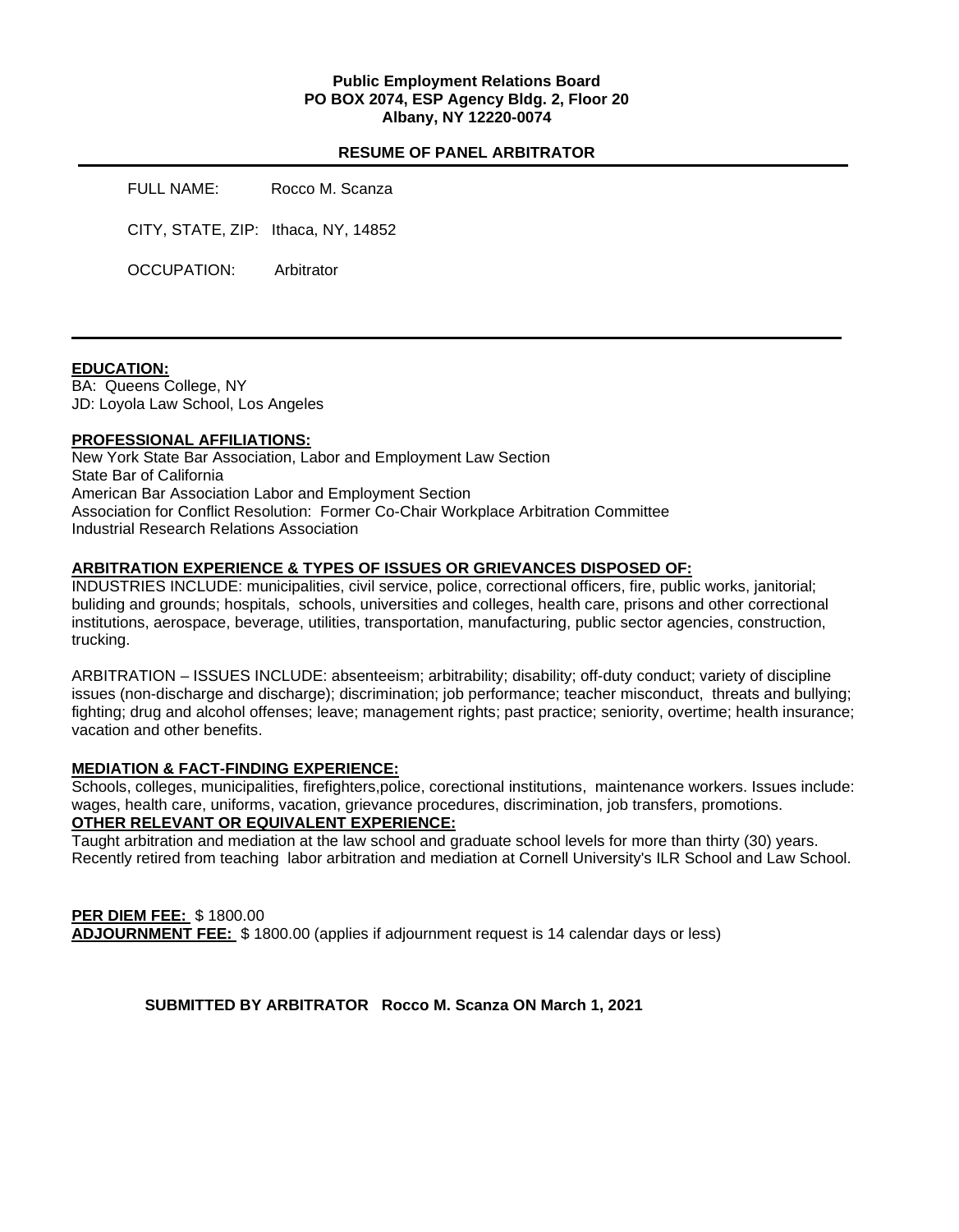### **Public Employment Relations Board PO BOX 2074, ESP Agency Bldg. 2, Floor 20 Albany, NY 12220-0074**

# **BILLING DISCLOSURE STATEMENT**

### ARBITRATOR'S NAME: **Rocco M. Scanza**

The following is a description of my fees and expenses:

### A) HEARING TIME.

- (1) My per diem is \$1800.00 for each day or any part thereof spent hearing a case.
- (2) If a hearing day exceeds 7 hours, I charge:

 $\Box$ a second full per diem  $\Box$ a prorated per diem

 $\boxtimes$ no additional charge  $\Box$ other (describe) :

(3) Additional comments:

### B) STUDY TIME.

- (1) I charge \$ 1800.00 for each day spent in preparation of the opinion and award.
- (2) This charge  $\boxtimes$  will  $\square$  will not be prorated for partial days devoted to such preparation.
- (3) Additional comments:

## C) TRAVEL TIME AND EXPENSES.

(1) When travel time plus hearing time exceeds hours in a calendar day:

 $\boxtimes$  Not applicable (no additional charge)

 $\Box$  I charge as follows (describe):

(2) I charge for actual, travel-related expenses incurred in connection with the case  $\Box$ YES  $\boxtimes$  NO.

Where appropriate, a mileage charge for auto travel will be billed at:

 $\boxtimes$  Prevailing IRS rate  $\Box$  Other (describe):

(3) When the scheduled hearing day(s) requires an overnight stay:

There is no charge, other than for lodging and subsistence.

 $\boxtimes$ I charge as follows (describe): No charge for lodging, subsistence and travel time. (in most cases).

(4) Additional Comments: